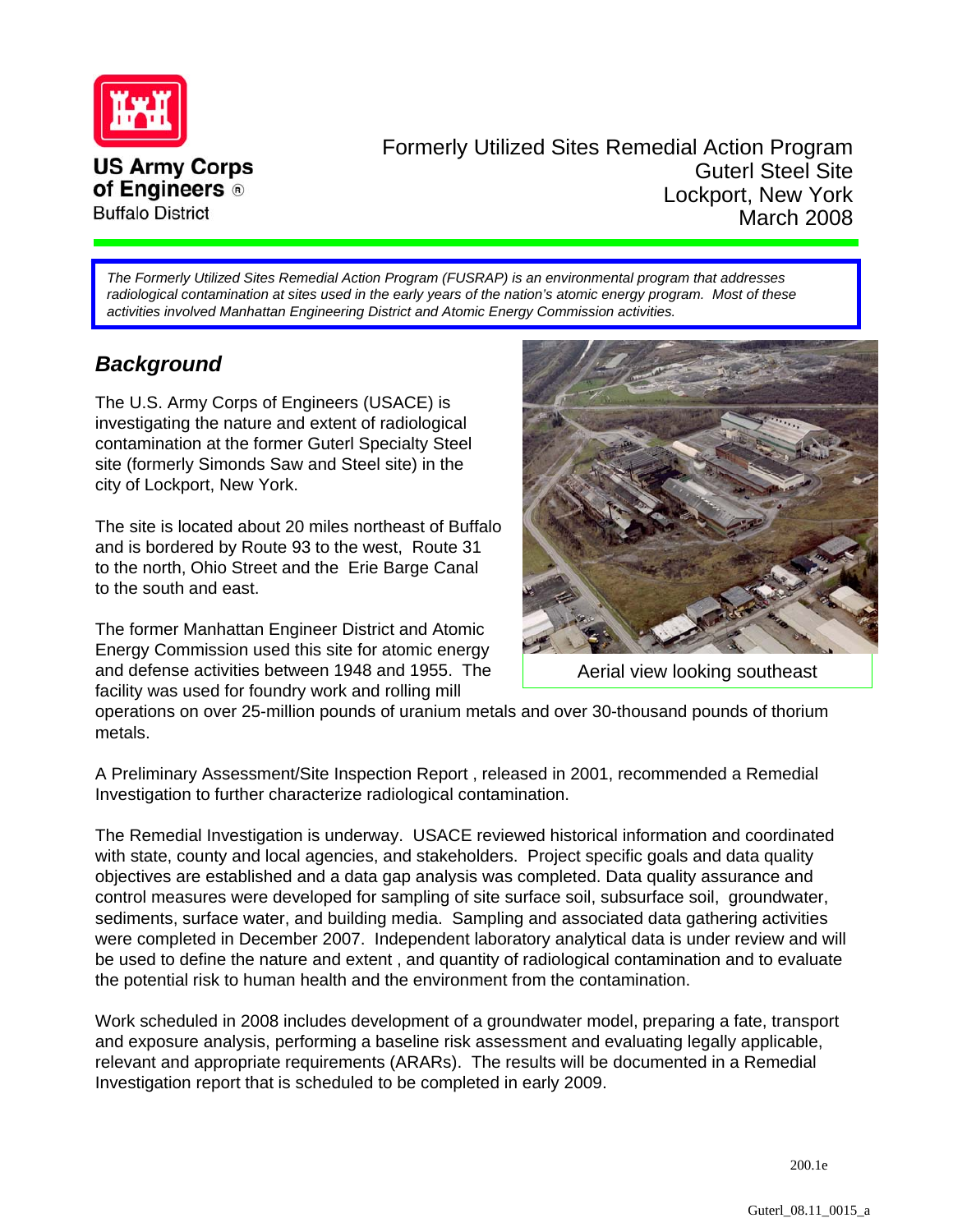

Formerly Utilized Sites Remedial Action Program Guterl Steel Site Lockport, New York March 2008

## *Investigative Area*

Field sampling activities completed in December 2007 covered over 70-acres and included abandoned buildings, railroad right-of-ways, an inactive landfill, a portion of the Erie Barge Canal, and adjacent industrial, commercial and residential properties.



**View of excised property from Ohio Street**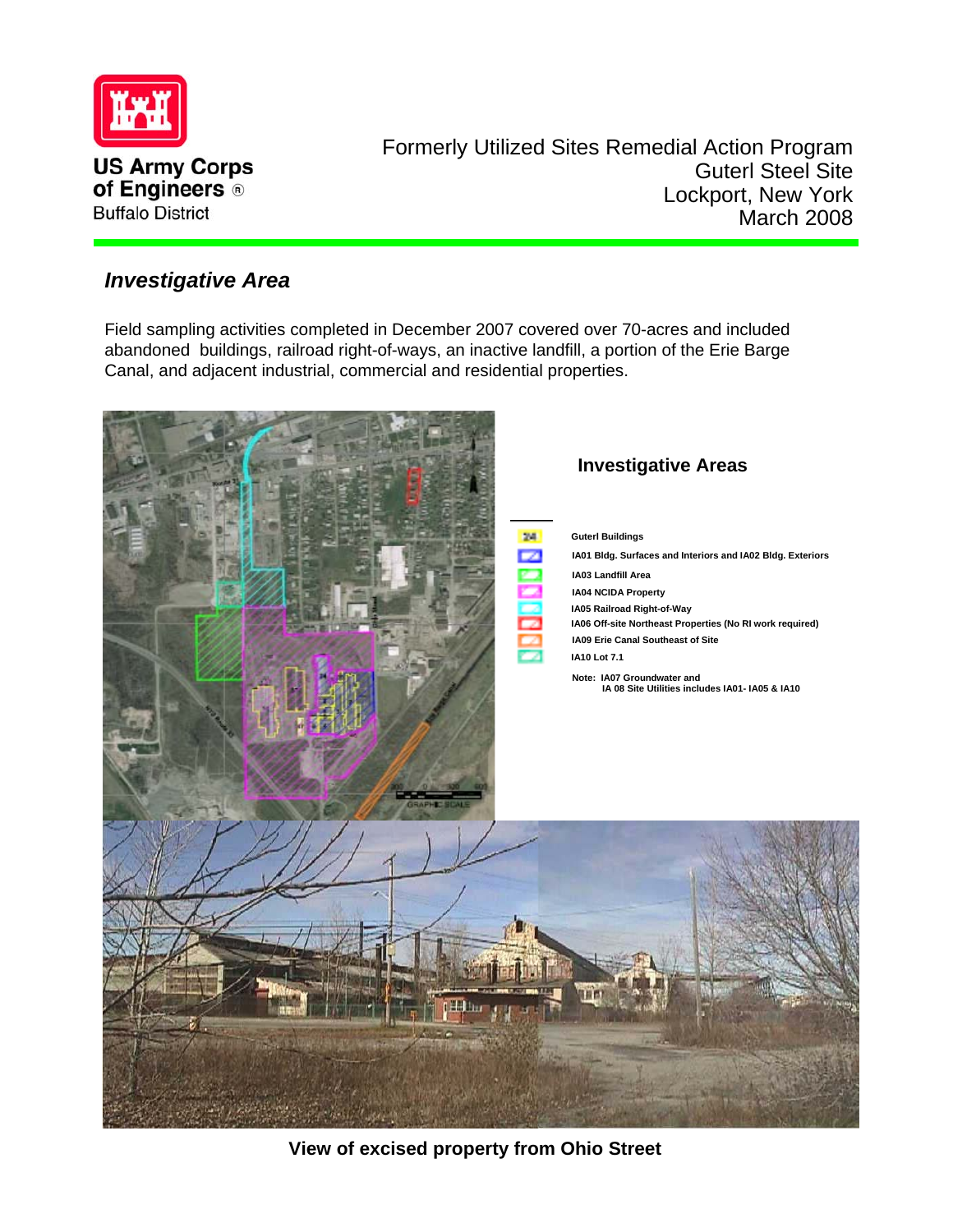

# *After the Remedial Investigation Report*

USACE performs work in accordance with Federal laws under the framework of the Comprehensive Environmental Response, Compensation and Liability Act (CERCLA) of 1980, as amended. The CERCLA process consists of a series of steps and requires that the public be informed and involved in the decision-making process.

The Remedial Investigation Report scheduled for completion in 2009 will determine if contaminants of concern exceed regulatory requirements and/or risk based criteria. If so, then remedial action may be warranted. If remedial action is warranted, then the following steps may be required:

• **Feasibility Study** - A feasibility study may be conducted to identify and evaluate various clean up technologies that could be used to remediate the site if required. A Feasibility Study Report could potentially be available in 2010.

• **Proposed Plan** - A public document that will identify the preferred alternative. A minimum 30-day public review period is required, however the review period may be extended if warranted. A public meeting is held during the review period. A Proposed Plan could potentially be available in 2011.

• **Record of Decision** - A Record of Decision (ROD) is prepared following consideration of all public comments and is the basis for selecting the remedy. The ROD document will include a formal responsiveness summary to address all public comments received. A Record of Decision could potentially be available in 2011.

• **Remedial Design**: A engineering phase required to implement the selected plan. Development of detailed remedial action plans are a normal part of this phase. Remedial Design could potentially be completed in 2012.

• **Remedial Action:** Includes implementation of the selected alternative required to meet the corrective action goals specified in the Record of Decision. Remedial Action could potentially be initiated in 2012 and completed in 2015.

Potential availability dates for all phases of work are dependent on project funding.